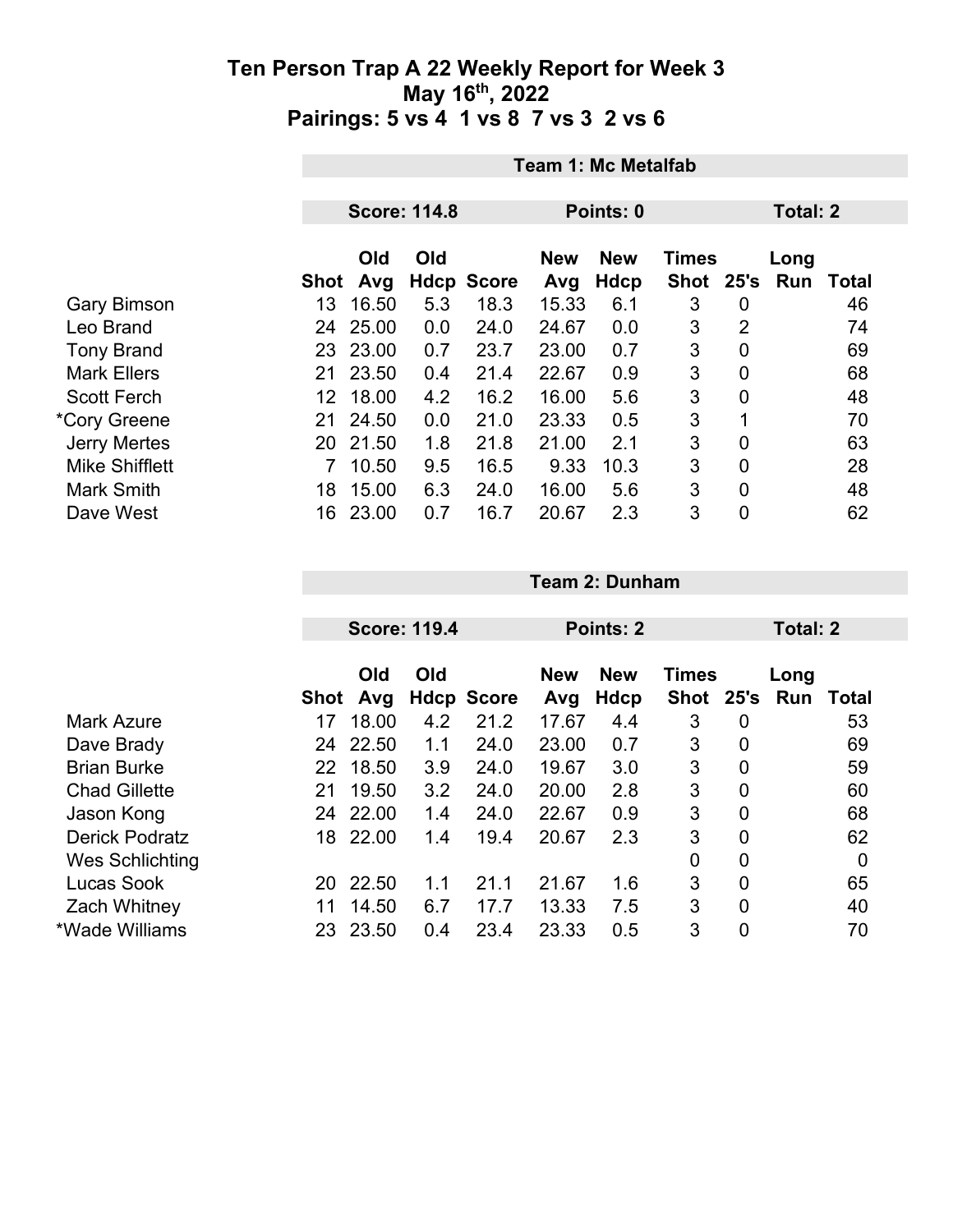|                         |      | <b>Team 3: Fire Shots</b> |      |                   |            |             |              |   |                 |       |  |  |
|-------------------------|------|---------------------------|------|-------------------|------------|-------------|--------------|---|-----------------|-------|--|--|
|                         |      | <b>Score: 117.0</b>       |      |                   |            | Points: 2   |              |   | <b>Total: 4</b> |       |  |  |
|                         |      |                           |      |                   |            |             |              |   |                 |       |  |  |
|                         |      | Old                       | Old  |                   | <b>New</b> | <b>New</b>  | <b>Times</b> |   | Long            |       |  |  |
|                         | Shot | Avg                       |      | <b>Hdcp Score</b> | Avg        | <b>Hdcp</b> | Shot 25's    |   | Run             | Total |  |  |
| Mike Baumann            | 20   | 19.50                     | 3.2  | 23.2              | 19.67      | 3.0         | 3            | 0 |                 | 59    |  |  |
| <b>Joe Cairl</b>        | 15   | 17.00                     | 4.9  | 19.9              | 16.33      | 5.4         | 3            | 0 |                 | 49    |  |  |
| Dan Engstrom            | 17   | 18.00                     | 4.2  | 21.2              | 17.67      | 4.4         | 3            | 0 |                 | 53    |  |  |
| Ezra Engstrom           | 17   | 18.50                     | 3.9  | 20.9              | 18.00      | 4.2         | 3            | 0 |                 | 54    |  |  |
| <b>Tiffany Engstrom</b> | 18   | 19.50                     | 3.2  | 21.2              | 19.00      | 3.5         | 3            | 0 |                 | 57    |  |  |
| Dennis Jones            | 18   | 11.00                     | 9.1  | 24.0              | 13.33      | 7.5         | 3            | 0 |                 | 40    |  |  |
| *Brian Larson           | 18   | 16.50                     | 5.3  | 23.3              | 17.00      | 4.9         | 3            | 0 |                 | 51    |  |  |
| <b>Todd Lindorff</b>    | 22   | 20.50                     | 2.5  | 24.0              | 21.00      | 2.1         | 3            | 0 |                 | 63    |  |  |
| <b>Travis Swanson</b>   | 17   | 16.00                     | 5.6  | 22.6              | 16.33      | 5.4         | 3            | 0 |                 | 49    |  |  |
| <b>Mark Winczewski</b>  | 11   | 7.50                      | 11.6 | 22.6              | 8.67       | 10.7        | 3            | 0 |                 | 26    |  |  |

|                      |      |          | <b>Score: 121.0</b> |                   |            | Points: 2  |              |                | Total: 6 |       |
|----------------------|------|----------|---------------------|-------------------|------------|------------|--------------|----------------|----------|-------|
|                      |      |          |                     |                   |            |            |              |                |          |       |
|                      |      | Old      | Old                 |                   | <b>New</b> | <b>New</b> | <b>Times</b> |                | Long     |       |
|                      | Shot | Avg      |                     | <b>Hdcp Score</b> | Avg        | Hdcp       | <b>Shot</b>  | 25's           | Run      | Total |
| *Jason Amundsen      | 23   | 21.00    | 2.1                 | 24.0              | 21.67      | 1.6        | 3            | $\mathbf 0$    |          | 65    |
| <b>Shawn Bradley</b> |      |          |                     |                   |            |            | 0            | $\overline{0}$ |          | 0     |
| James Eshelman       | 15   | 15.50    | 6.0                 | 21.0              | 15.33      | 6.1        | 3            | $\overline{0}$ |          | 46    |
| <b>Steve Lorr</b>    | 24   | 24.00    | 0.0                 | 24.0              | 24.00      | 0.0        | 3            | 1              |          | 72    |
| <b>Brooks O</b>      | 21   | 19.00    | 3.5                 | 24.0              | 19.67      | 3.0        | 3            | $\overline{0}$ |          | 59    |
| John Oyen            |      | 22 20.00 | 2.8                 | 24.0              | 20.67      | 2.3        | 3            | $\mathbf 0$    |          | 62    |
| <b>Aaron Peltier</b> | 25   | 24.00    | 0.0                 | 25.0              | 24.33      | 0.0        | 3            | $\overline{2}$ | 25       | 73    |
| Erin Quaranta        | 21   | 23.00    | 0.7                 | 21.7              | 22.33      | 1.2        | 3            | $\overline{0}$ |          | 67    |
| <b>Terry Raboin</b>  | 21   | 20.50    | 2.5                 | 23.5              | 20.67      | 2.3        | 3            | $\overline{0}$ |          | 62    |
| <b>Barb Yotter</b>   | 21   | 19.00    | 3.5                 | 24.0              | 19.67      | 3.0        | 3            | $\overline{0}$ |          | 59    |

**Team 4: The Yotters**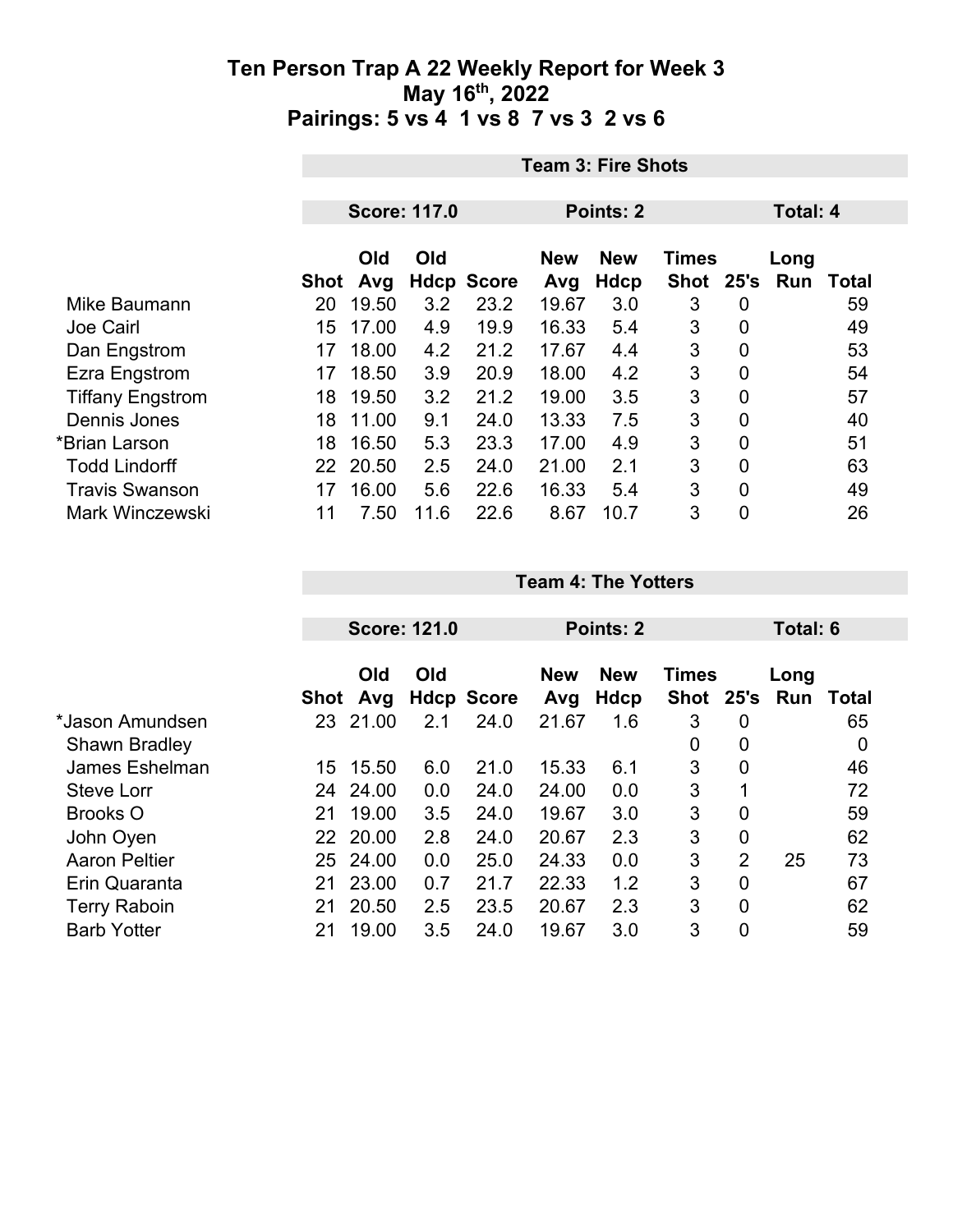|                         |             | <b>Team 5: Lead Delivery for Mr Pigeon</b> |     |                   |                   |                           |                             |                |                    |       |  |
|-------------------------|-------------|--------------------------------------------|-----|-------------------|-------------------|---------------------------|-----------------------------|----------------|--------------------|-------|--|
|                         |             |                                            |     |                   |                   |                           |                             |                |                    |       |  |
|                         |             | <b>Score: 120.0</b>                        |     |                   | Points: 0         |                           |                             | Total: 4       |                    |       |  |
|                         | <b>Shot</b> | Old<br>Avg                                 | Old | <b>Hdcp Score</b> | <b>New</b><br>Avg | <b>New</b><br><b>Hdcp</b> | <b>Times</b><br><b>Shot</b> | 25's           | Long<br><b>Run</b> | Total |  |
| <b>Kevin Bubbers</b>    |             | 23 24.50                                   | 0.0 | 23.0              | 24.00             | 0.0                       | 3                           |                |                    | 72    |  |
| <b>Luke Churchill</b>   | 22          | 16.00                                      | 5.6 | 24.0              | 18.00             | 4.2                       | 3                           | 0              |                    | 54    |  |
| Joe Down                | 23.         | 20.50                                      | 2.5 | 24.0              | 21.33             | 1.9                       | 3                           | $\overline{0}$ |                    | 64    |  |
| David Godwin            |             | 22 22.50                                   | 1.1 | 23.1              | 22.33             | 1.2                       | 3                           | 0              |                    | 67    |  |
| Becca Hegstrand         | 21          | 19.50                                      | 3.2 | 24.0              | 20.00             | 2.8                       | 3                           | $\overline{0}$ |                    | 60    |  |
| *John Hegstrand         | 24          | 23.00                                      | 0.7 | 24.0              | 23.33             | 0.5                       | 3                           | 0              |                    | 70    |  |
| <b>Richard Oftedal</b>  |             |                                            |     |                   |                   |                           | 0                           | $\overline{0}$ |                    | 0     |  |
| <b>Mackenzie Phenow</b> | 14          | 11.50                                      | 8.8 | 22.8              | 12.33             | 8.2                       | 3                           | $\overline{0}$ |                    | 37    |  |
| Margaret Phillippi      | 13          | 15.50                                      | 6.0 | 19.0              | 14.67             | 6.5                       | 3                           | $\overline{0}$ |                    | 44    |  |
| <b>Johnathan Pratt</b>  | 23.         | 22.00                                      | 1.4 | 24.0              | 22.33             | 1.2                       | 3                           | $\overline{0}$ |                    | 67    |  |
|                         |             |                                            |     |                   |                   |                           |                             |                |                    |       |  |

|                       |      | <b>Score: 117.6</b> |     |                |                   | Points: 0          |                           |                |             | Total: 0 |  |  |
|-----------------------|------|---------------------|-----|----------------|-------------------|--------------------|---------------------------|----------------|-------------|----------|--|--|
|                       | Shot | Old                 | Old | Avg Hdcp Score | <b>New</b><br>Avg | <b>New</b><br>Hdcp | <b>Times</b><br>Shot 25's |                | Long<br>Run | Total    |  |  |
| Alex Bickford         | 21   | 21.00               | 2.1 | 23.1           | 21.00             | 2.1                | 3                         | 0              |             | 63       |  |  |
| <b>Jack Bickford</b>  |      |                     |     |                |                   |                    | 0                         | 0              |             | 0        |  |  |
| <b>Jeff Bickford</b>  | 20   | 19.50               | 3.2 | 23.2           | 19.67             | 3.0                | 3                         | 0              |             | 59       |  |  |
| *Chris Bloss          | 23   | 23.50               | 0.4 | 23.4           | 23.33             | 0.5                | 3                         | 0              |             | 70       |  |  |
| <b>Nathan Bloss</b>   | 24   | 24.50               | 0.0 | 24.0           | 24.33             | 0.0                | 3                         |                |             | 73       |  |  |
| <b>Bloss Brandon</b>  |      | 16.00               | 5.6 |                | 16.00             | 5.6                | 2                         | 0              |             | 32       |  |  |
| Austin Kapann         | 24   | 21.50               | 1.8 | 24.0           | 22.33             | 1.2                | 3                         | $\overline{0}$ |             | 67       |  |  |
| <b>Kevin Markuson</b> |      |                     |     |                |                   |                    | 0                         | 0              |             | 0        |  |  |

**Team 6: Pull, Bang, Dang**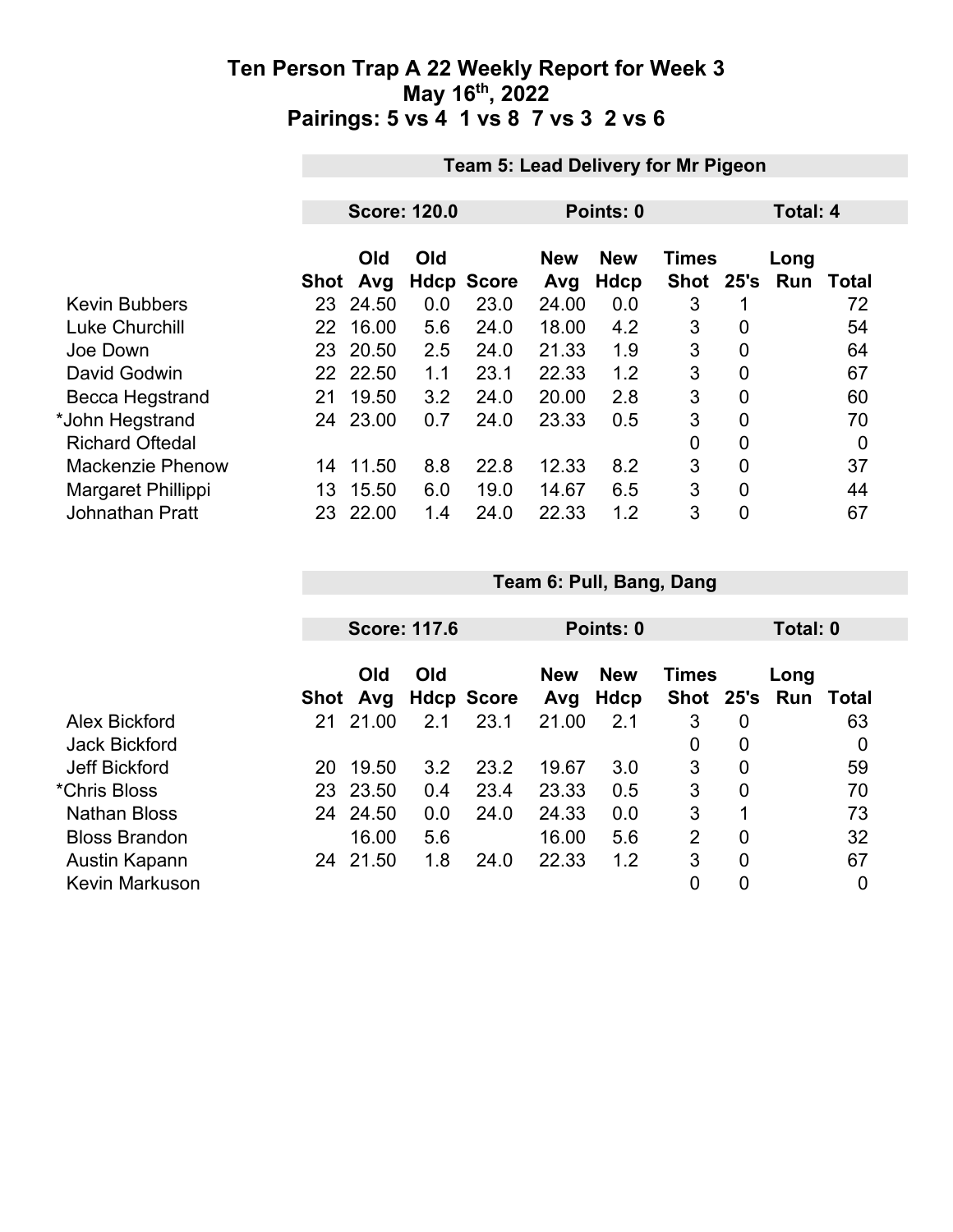|                    | <b>Team 7: Palmer Stained Glass</b> |                     |     |                   |            |            |              |                |      |       |
|--------------------|-------------------------------------|---------------------|-----|-------------------|------------|------------|--------------|----------------|------|-------|
|                    |                                     |                     |     |                   |            |            |              |                |      |       |
|                    |                                     | <b>Score: 111.2</b> |     |                   | Points: 0  |            |              | Total: 2       |      |       |
|                    |                                     | Old                 | Old |                   | <b>New</b> | <b>New</b> | <b>Times</b> |                | Long |       |
|                    | Shot                                | Avg                 |     | <b>Hdcp Score</b> | Avg        | Hdcp       | <b>Shot</b>  | 25's           | Run  | Total |
| Aaron Aaron        |                                     | 15.50               | 6.0 |                   | 15.50      | 6.0        | 2            | 0              |      | 31    |
| <b>Jake Buhman</b> | 19                                  | 18.00               | 4.2 | 23.2              | 18.33      | 4.0        | 3            | 0              |      | 55    |
| <b>Dick Dick</b>   |                                     | 23 21.50            | 1.8 | 24.0              | 22.00      | 1.4        | 3            | $\mathbf 0$    |      | 66    |
| Ed Ed              | 21                                  | 24.00               | 0.0 | 21.0              | 23.00      | 0.7        | 3            | 1              |      | 69    |
| Paul Krzyka        | 20                                  | 23.00               | 0.7 | 20.7              | 22.00      | 1.4        | 3            | 0              |      | 66    |
| <b>Mike Mike</b>   | 16                                  | 18.50               | 3.9 | 19.9              | 17.67      | 4.4        | 3            | $\overline{0}$ |      | 53    |
| Al Palmer          | 18                                  | 19.50               | 3.2 | 21.2              | 19.00      | 3.5        | 3            | 0              |      | 57    |
| *Shawn Palmer      | 21                                  | 23.00               | 0.7 | 21.7              | 22.33      | 1.2        | 3            | $\overline{0}$ |      | 67    |
| <b>Roy Roy</b>     | 18                                  | 19.50               | 3.2 | 21.2              | 19.00      | 3.5        | 3            | 0              |      | 57    |

|     |                     |                                                  | Team 8: League average |          |   |          |  |
|-----|---------------------|--------------------------------------------------|------------------------|----------|---|----------|--|
|     |                     |                                                  |                        |          |   |          |  |
|     | <b>Score: 117.3</b> |                                                  | Points: 2              |          |   | Total: 4 |  |
|     |                     |                                                  |                        |          |   |          |  |
| Old | Old                 |                                                  | New New                | Times    |   | Long     |  |
|     |                     | Shot Avg Hdcp Score Avg Hdcp Shot 25's Run Total |                        |          |   |          |  |
|     |                     |                                                  |                        | $\Omega$ | 0 |          |  |
|     |                     |                                                  |                        |          |   |          |  |
|     |                     |                                                  |                        |          |   |          |  |

Super Shooters: Aaron Peltier 25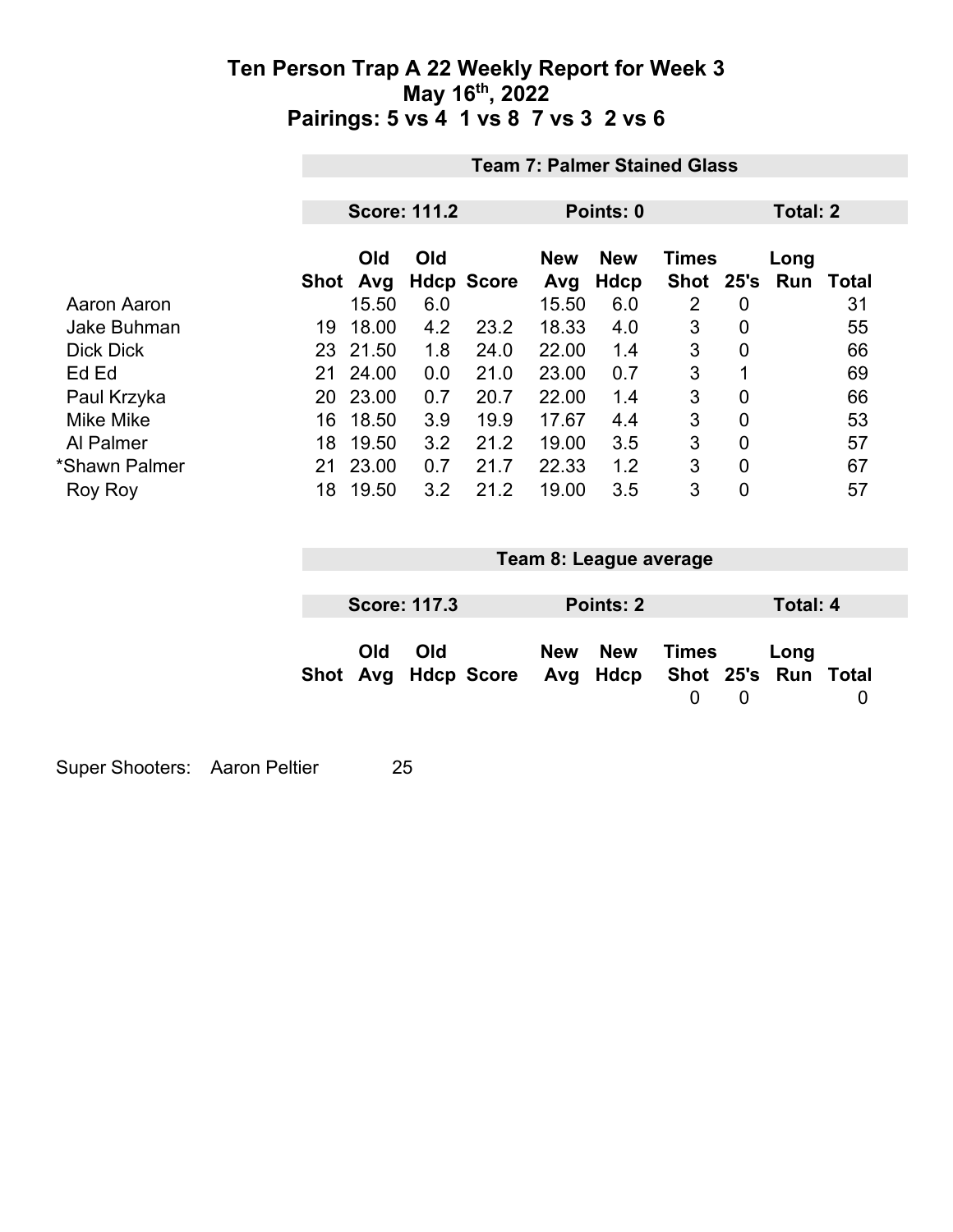# **Ten Person Trap A 22 Team Standings through week 3**

| Team 4 | <b>The Yotters</b>                 | 6.0 |
|--------|------------------------------------|-----|
| Team 8 | League average                     | 4.0 |
| Team 5 | <b>Lead Delivery for Mr Pigeon</b> | 4.0 |
| Team 3 | <b>Fire Shots</b>                  | 4.0 |
| Team 7 | <b>Palmer Stained Glass</b>        | 2.0 |
| Team 2 | <b>Dunham</b>                      | 2.0 |
| Team 1 | <b>Mc Metalfab</b>                 | 2.0 |
| Team 6 | Pull, Bang, Dang                   | 0.0 |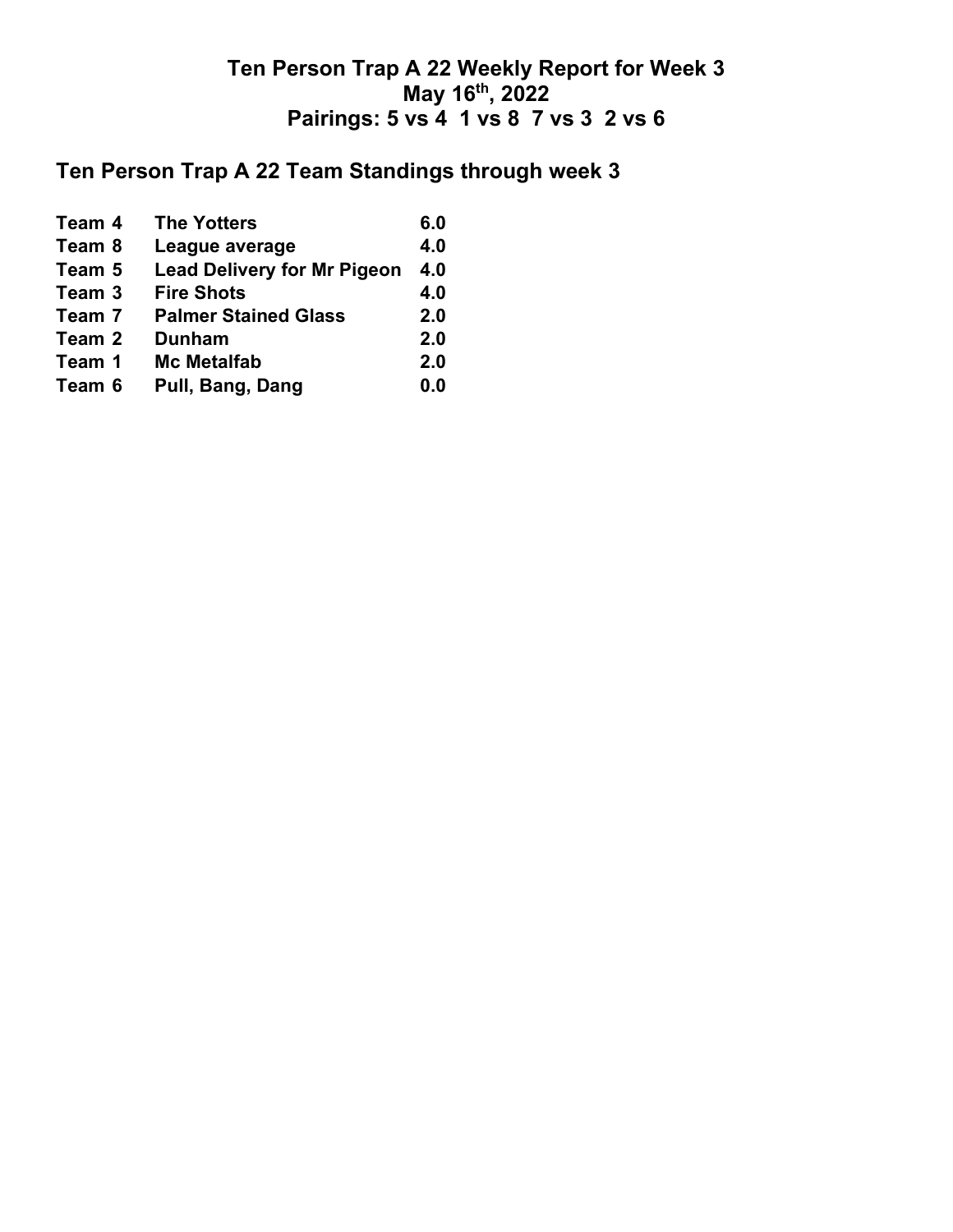# **Ten Person Trap A 22 Total Target Leaders Through Week 3**

| Shooter                | Total |       |   | Avg Rounds Straights Team |                             |
|------------------------|-------|-------|---|---------------------------|-----------------------------|
| Leo Brand              | 74    | 24.67 | 3 | $\overline{2}$            | Mc Metalfab                 |
| <b>Nathan Bloss</b>    | 73    | 24.33 | 3 | 1                         | Pull, Bang, Dang            |
| <b>Aaron Peltier</b>   | 73    | 24.33 | 3 | $\overline{2}$            | <b>The Yotters</b>          |
| <b>Kevin Bubbers</b>   | 72    | 24.00 | 3 | 1                         | Lead Delivery for Mr Pigeon |
| <b>Steve Lorr</b>      | 72    | 24.00 | 3 | 1                         | <b>The Yotters</b>          |
| <b>Cory Greene</b>     | 70    | 23.33 | 3 | 1                         | Mc Metalfab                 |
| <b>Wade Williams</b>   | 70    | 23.33 | 3 | 0                         | Dunham                      |
| <b>Chris Bloss</b>     | 70    | 23.33 | 3 | 0                         | Pull, Bang, Dang            |
| John Hegstrand         | 70    | 23.33 | 3 | 0                         | Lead Delivery for Mr Pigeon |
| Dave Brady             | 69    | 23.00 | 3 | 0                         | Dunham                      |
| Ed Ed                  | 69    | 23.00 | 3 | 1                         | <b>Palmer Stained Glass</b> |
| <b>Tony Brand</b>      | 69    | 23.00 | 3 | 0                         | Mc Metalfab                 |
| Jason Kong             | 68    | 22.67 | 3 | 0                         | Dunham                      |
| <b>Mark Ellers</b>     | 68    | 22.67 | 3 | 0                         | Mc Metalfab                 |
| <b>Johnathan Pratt</b> | 67    | 22.33 | 3 | 0                         | Lead Delivery for Mr Pigeon |
| Erin Quaranta          | 67    | 22.33 | 3 | 0                         | <b>The Yotters</b>          |
| <b>Shawn Palmer</b>    | 67    | 22.33 | 3 | 0                         | <b>Palmer Stained Glass</b> |
| David Godwin           | 67    | 22.33 | 3 | 0                         | Lead Delivery for Mr Pigeon |
| Austin Kapann          | 67    | 22.33 | 3 | 0                         | Pull, Bang, Dang            |
| Paul Krzyka            | 66    | 22.00 | 3 | 0                         | <b>Palmer Stained Glass</b> |
| <b>Dick Dick</b>       | 66    | 22.00 | 3 | 0                         | <b>Palmer Stained Glass</b> |
| <b>Lucas Sook</b>      | 65    | 21.67 | 3 | 0                         | Dunham                      |
| Jason Amundsen         | 65    | 21.67 | 3 | 0                         | <b>The Yotters</b>          |
| Joe Down               | 64    | 21.33 | 3 | 0                         | Lead Delivery for Mr Pigeon |
| <b>Alex Bickford</b>   | 63    | 21.00 | 3 | 0                         | Pull, Bang, Dang            |
| <b>Todd Lindorff</b>   | 63    | 21.00 | 3 | 0                         | <b>Fire Shots</b>           |
| <b>Jerry Mertes</b>    | 63    | 21.00 | 3 | 0                         | Mc Metalfab                 |
| Dave West              | 62    | 20.67 | 3 | 0                         | Mc Metalfab                 |
| <b>Terry Raboin</b>    | 62    | 20.67 | 3 | 0                         | <b>The Yotters</b>          |
| John Oyen              | 62    | 20.67 | 3 | 0                         | <b>The Yotters</b>          |
| <b>Derick Podratz</b>  | 62    | 20.67 | 3 | 0                         | Dunham                      |
| <b>Becca Hegstrand</b> | 60    | 20.00 | 3 | 0                         | Lead Delivery for Mr Pigeon |
| <b>Chad Gillette</b>   | 60    | 20.00 | 3 | 0                         | Dunham                      |
| <b>Brian Burke</b>     | 59    | 19.67 | 3 | 0                         | Dunham                      |
| <b>Brooks O</b>        | 59    | 19.67 | 3 | 0                         | <b>The Yotters</b>          |
| Mike Baumann           | 59    | 19.67 | 3 | 0                         | <b>Fire Shots</b>           |
| <b>Jeff Bickford</b>   | 59    | 19.67 | 3 | 0                         | Pull, Bang, Dang            |
| <b>Barb Yotter</b>     | 59    | 19.67 | 3 | 0                         | The Yotters                 |